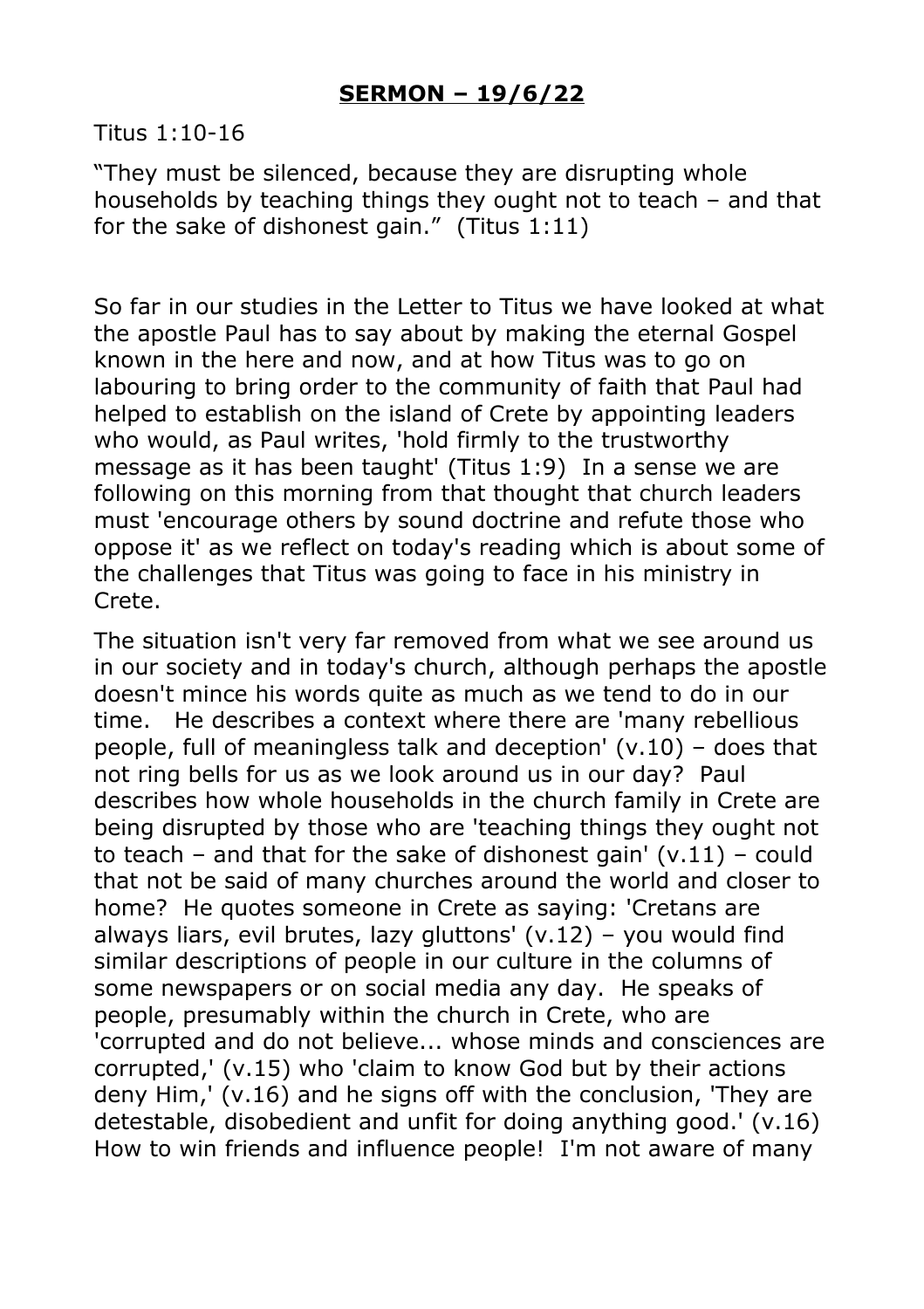of my colleagues who use language like that to describe folks in their congregations, at least not in public.

Paul was specifically referring to those who belonged to what was known in the early Church as 'the circumcision party' – those who had come to faith in Christ from a Jewish background and who taught that anyone seeking to follow Jesus needed to become a Jew first before they could be admitted to the church. But the apostle also refers here to those who promote merely human commands, and there have been those in every generation of the church, our own included, who have elevated human ways and human traditions above the Gospel of Christ. Perhaps we need to be speaking as firmly of such things in our time as Paul did in his. Because it matters what is said and done in the life of the church.

When Jesus was on trial, He said to the Roman Governor that the reason He was born and came into the world was to testify to the truth and that everyone on the side of truth listens to Him. Pontius Pilate famously replied to Him by asking the question 'What is truth?' (John 18:37) At a time when perhaps more than ever since the days of the Roman Empire and Greek civilisation people speak of 'what's true for me' and 'what's true for you' rather than simply 'what's true', maybe we need to focus our minds as followers of Jesus on the question of what constitutes truth.

It is said that the first casualty of war is truth and today in Moscow and in Kyiv leaders of two nations at war are standing proclaiming their version of the truth – as if what's true on one side of the border could be different from what's true on the other – and in their arsenal along with guns and bombs and missiles are propaganda machines that are designed to get their message out most effectively regardless of what is actually happening. For us who rely on what is supposed to be a free and independent news media, it is really important that we can trust that what we are being told is true. Whether we listen to the BBC or ITV or Channel 4 or Sky, whether we read the Scotsman or the Telegraph, the Daily Record or the Daily Mail, the Courier or the Perth Advertiser, whether we access the news from Google or Facebook or Twitter, the question we need to ask ourselves is this: Is it true?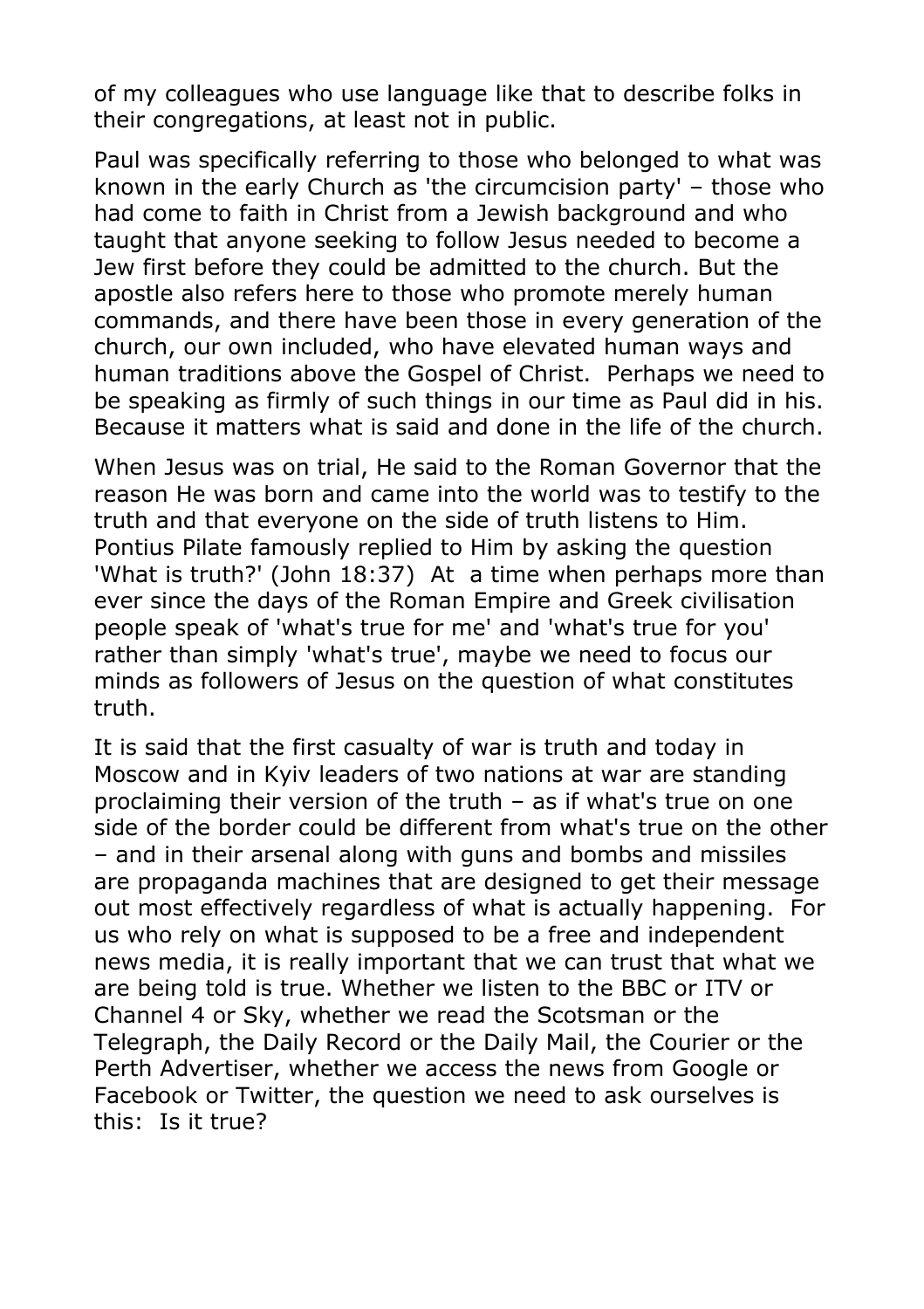It wouldn't happen in this country, though, would it? We are privileged to live in a constitutional monarchy, a parliamentary democracy, where checks and balances are in place to ensure that power is exercised responsibly and fair play is adjudicated by independent arbiters who are in nobody else's pocket, but who make their judgements on the basis of the truth, the whole truth and nothing but the truth. But we need to recognise that although the vote is entrusted to each and every one of us, the majority may be swayed one way or the other not so much by what is true but by what appeals to our own particular prejudices, and any one of us may find ourselves misled by persuasive rhetoric that has more or less of a connection to the truth. We all have political inclinations that are based on our own particular experience of the world and on what we believe to be important but let the drawing of our conclusions and the casting of our vote always be done first and foremost on the basis of information that is objectively true. That is crucial, because if we shape our future in the midst of smoke and mirrors on the basis of the tubthumping of one side or other in any debate then we may find ourselves waking up in a world we do not recognise.

And this also goes for what we hear from the pulpit in church on a Sunday. How many of us hanker after sermons that are first and foremost comforting, that reinforce those beliefs with which we are comfortable, and that never force us to re-evaluate the direction of our lives? How many of us, if truth be told, are quick to dismiss what we read in the Bible that does not suit us or that stands in opposition to what the world around us thinks? How many of us ask the preacher: Is it true? I know that I am not infallible and if ever I utter anything from here that is questionable in the light of what Scripture says, then I expect you to challenge me – in fact, let me be blunt, I demand it!

Is it true? Because if it *isn't*, then it has to be silenced, but if it *is*, then it has to challenge us and that may involve us in changing our ways, or changing our way of thinking or speaking or acting (or voting).

Paul writes to Titus about those in the Cretan church who are rebellious, full of meaningless talk and deception. He says that they have to be silenced because they are disrupting whole households by teaching things they ought not to teach, and that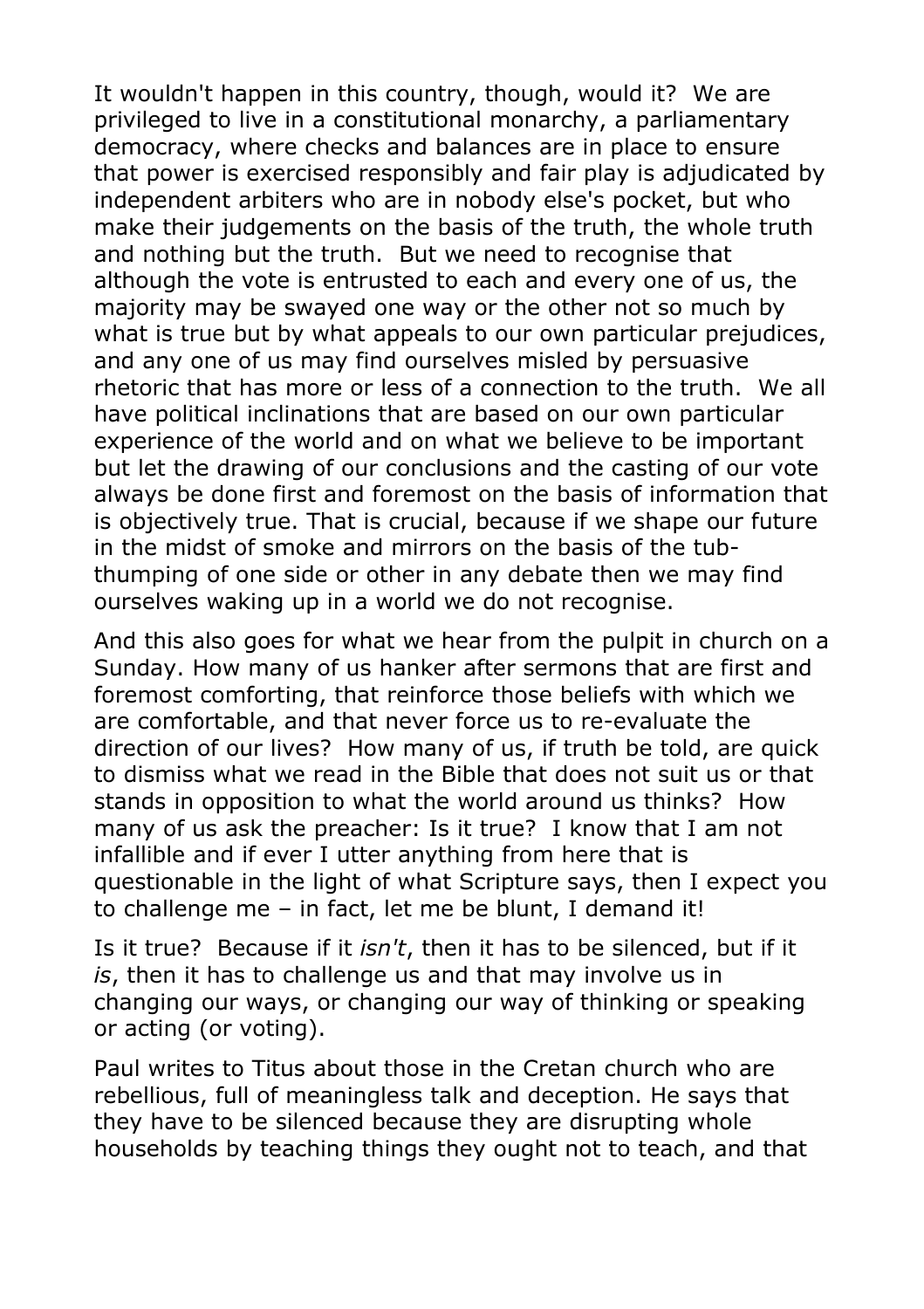for the sake of dishonest gain. Jesus spoke about the foolish builder building on the sand rather than on the rock, and about the consequences of that when the storm comes and the flood waters rise, and we have to take very seriously the fact that if untruth is allowed to hold sway whether in the church or in the nation, then ultimately there will be not only disruption of households as in Crete but there will be a fall with a great crash of the whole institution.

It is for that reason that Paul speaks with such force here against those who peddle untruths and myths and teachings of mere human invention in preference to the trustworthy message of the Gospel of Christ and indeed of the whole counsel of God.

"Silence those who teach what they ought not to teach," he says (v.11). That's a very strong statement indeed. Shut them up. And he goes on, "Rebuke them sharply, so that they will be sound in the faith." (v.13) He doesn't want those who have taken the wrong path to be lost, but rather that they find the right way.

We need to point the finger first at ourselves to examine our own motives and what it is that we are basing our faith and actions on, asking very seriously whether we are building our lives on the Rock. Because we need to be building on the foundation of Jesus who is the truth personified; we need to be allowing truth to issue forth in purity of life and we need to be speaking up in every context for what is true while silencing and rebuking those things which flow from untruth and which Paul highlights so forcefully in what he writes to Titus here. What is rebellious, meaningless, deceptive, disruptive, dishonest has to go; those who are liars, evil brutes, lazy gluttons have to be challenged; those who are corrupt, unbelieving, impure, detestable, disobedient and unfit for doing anything good have got to be rebuked and shown a better way, the way of truth.

Every time you listen to the news or read the paper, don't just swallow it, ask yourself this: Is it true? Every time you listen to a politician or anyone else who influences the shape of our society, don't just nod or cheer, ask: Is it true? Every time you read a post on social media or receive the latest bulletin from a friend or neighbour, don't just pass it on, ask yourself: Is this true? Check it out. Yes, every time you listen to a preacher, just ask yourself